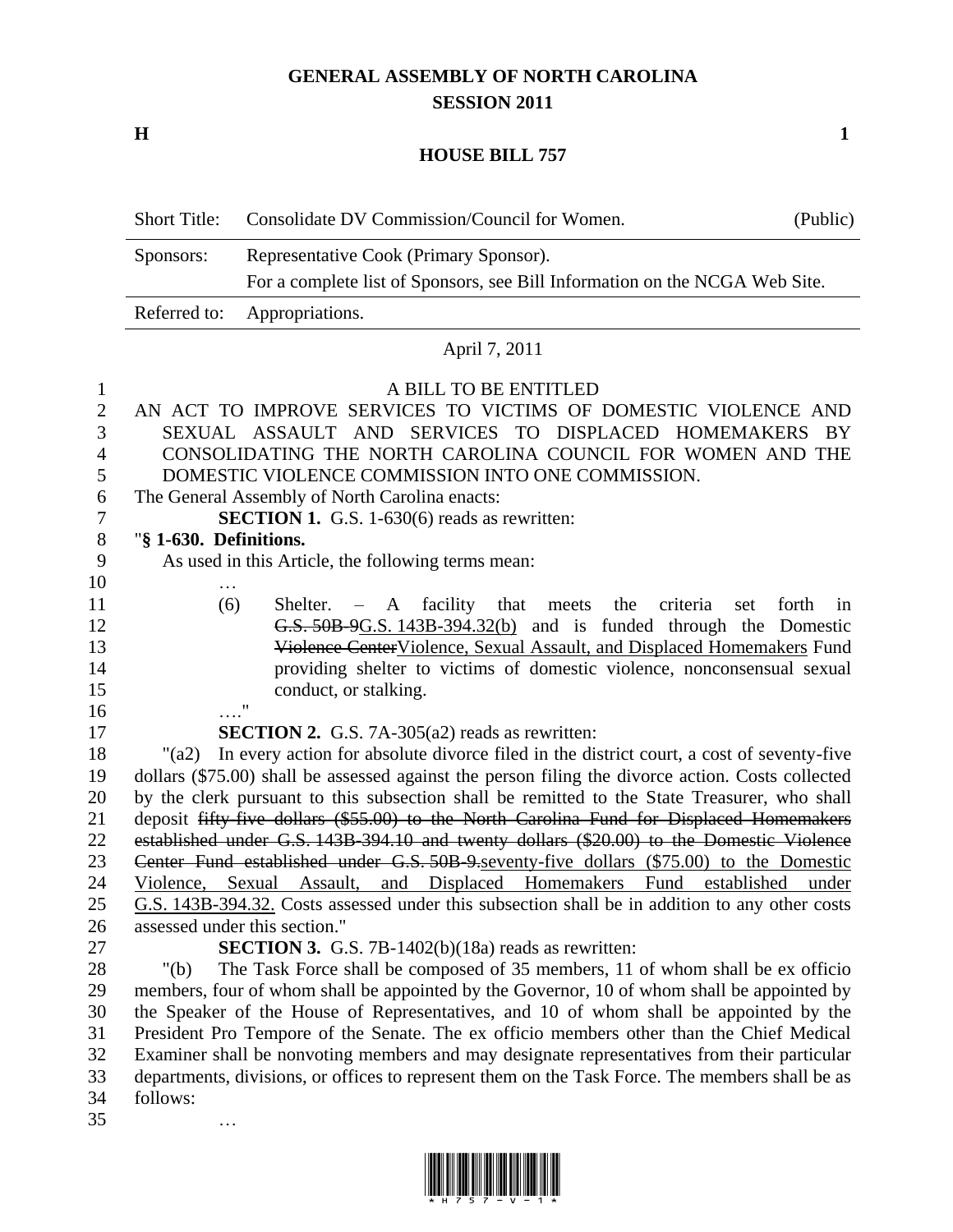|                     |                            | <b>General Assembly of North Carolina</b>                                                          | <b>Session 2011</b>                |
|---------------------|----------------------------|----------------------------------------------------------------------------------------------------|------------------------------------|
|                     | (18a)                      | A representative from the North Carolina Domestic Violence Commission,                             |                                    |
|                     |                            | Commission on Domestic Violence, Sexual Assault, and Displaced                                     |                                    |
|                     |                            | Homemakers, appointed by the Speaker of the House of Representatives                               |                                    |
|                     | $\ldots$ "                 | upon recommendation of the Director-chair of the Commission;                                       |                                    |
|                     |                            | <b>SECTION 4.</b> G.S. 15A-1343(b) $(12)$ reads as rewritten:                                      |                                    |
| " $(b)$             |                            | Regular Conditions. - As regular conditions of probation, a defendant must:                        |                                    |
|                     | (12)                       | Attend and complete an abuser treatment program if (i) the court finds the                         |                                    |
|                     |                            | defendant is responsible for acts of domestic violence and (ii) there is a                         |                                    |
|                     |                            | program, approved by the Domestic Violence Commission, Commission on                               |                                    |
|                     |                            | Domestic Violence, Sexual Assault, and Displaced Homemakers, reasonably                            |                                    |
|                     |                            | available to the defendant, unless the court finds that such would not be in                       |                                    |
|                     |                            | the best interests of justice.                                                                     |                                    |
|                     | 11                         |                                                                                                    |                                    |
|                     |                            | <b>SECTION 5.</b> G.S. $42-45.1(a)$ reads as rewritten:                                            |                                    |
| "(a)                |                            | Any protected tenant may terminate his or her rental agreement for a dwelling unit                 |                                    |
|                     |                            | by providing the landlord with a written notice of termination to be effective on a date stated in |                                    |
|                     |                            | the notice that is at least 30 days after the landlord's receipt of the notice. The notice to the  |                                    |
|                     |                            | landlord shall be accompanied by either: (i) a copy of a valid order of protection issued by a     |                                    |
|                     |                            | court pursuant to Chapter 50B or 50C of the General Statutes, other than an ex parte order, (ii)   |                                    |
|                     |                            | a criminal order that restrains a person from contact with a protected tenant, or (iii) a valid    |                                    |
|                     |                            | Address Confidentiality Program card issued pursuant to G.S. 15C-4 to the victim or a minor        |                                    |
|                     |                            | member of the tenant's household. A victim of domestic violence or sexual assault must submit      |                                    |
|                     |                            | a copy of a safety plan with the notice to terminate. The safety plan, dated during the term of    |                                    |
|                     |                            | the tenancy to be terminated, must be provided by a domestic violence or sexual assault            |                                    |
| program             | which                      | complies<br>with<br>substantially<br>the                                                           | requirements<br>set<br>forth<br>in |
|                     |                            | G.S. 50B 9G.S. 143B-394.32(b) and must recommend relocation of the protected tenant."              |                                    |
|                     |                            | <b>SECTION 6.</b> G.S. 50B-3(a)(12) reads as rewritten:                                            |                                    |
| " $(a)$             |                            | If the court, including magistrates as authorized under G.S. 50B-2(c1), finds that an              |                                    |
|                     |                            | act of domestic violence has occurred, the court shall grant a protective order restraining the    |                                    |
|                     |                            | defendant from further acts of domestic violence. A protective order may include any of the        |                                    |
|                     | following types of relief: |                                                                                                    |                                    |
|                     |                            |                                                                                                    |                                    |
|                     | (12)                       | Order any party the court finds is responsible for acts of domestic violence                       |                                    |
|                     |                            | to attend and complete an abuser treatment program if the program is                               |                                    |
|                     |                            | approved by the Domestic Violence Commission. Commission on Domestic                               |                                    |
|                     |                            | Violence, Sexual Assault, and Displaced Homemakers.                                                |                                    |
|                     | $\pmb{\mathsf{H}}$         |                                                                                                    |                                    |
|                     |                            | <b>SECTION 7.</b> G.S. 50B-9 is repealed.                                                          |                                    |
|                     |                            | <b>SECTION 8.</b> G.S. 114-2.7 reads as rewritten:                                                 |                                    |
| $\sqrt{8}$ 114-2.7. |                            | Reporting system and database on certain domestic-violence-related                                 |                                    |
|                     |                            | homicides; reports by law enforcement agencies required; annual report to the                      |                                    |
|                     |                            | <b>General Assembly.</b>                                                                           |                                    |
|                     |                            | The Attorney General's Office, in consultation with the North Carolina Council for                 |                                    |
|                     |                            | Women/Domestic Violence Commission, Commission on Domestic Violence, Sexual Assault,               |                                    |
|                     |                            | and Displaced Homemakers, the North Carolina Sheriffs' Association, and the North Carolina         |                                    |
|                     |                            | Association of Chiefs of Police, shall develop a reporting system and database that reflects the   |                                    |
|                     |                            | number of homicides in the State where the offender and the victim had a personal relationship,    |                                    |
|                     |                            | as defined by G.S. 50B-1(b). The information in the database shall also include the type of        |                                    |
|                     |                            | personal relationship that existed between the offender and the victim, whether the victim had     |                                    |
|                     |                            |                                                                                                    |                                    |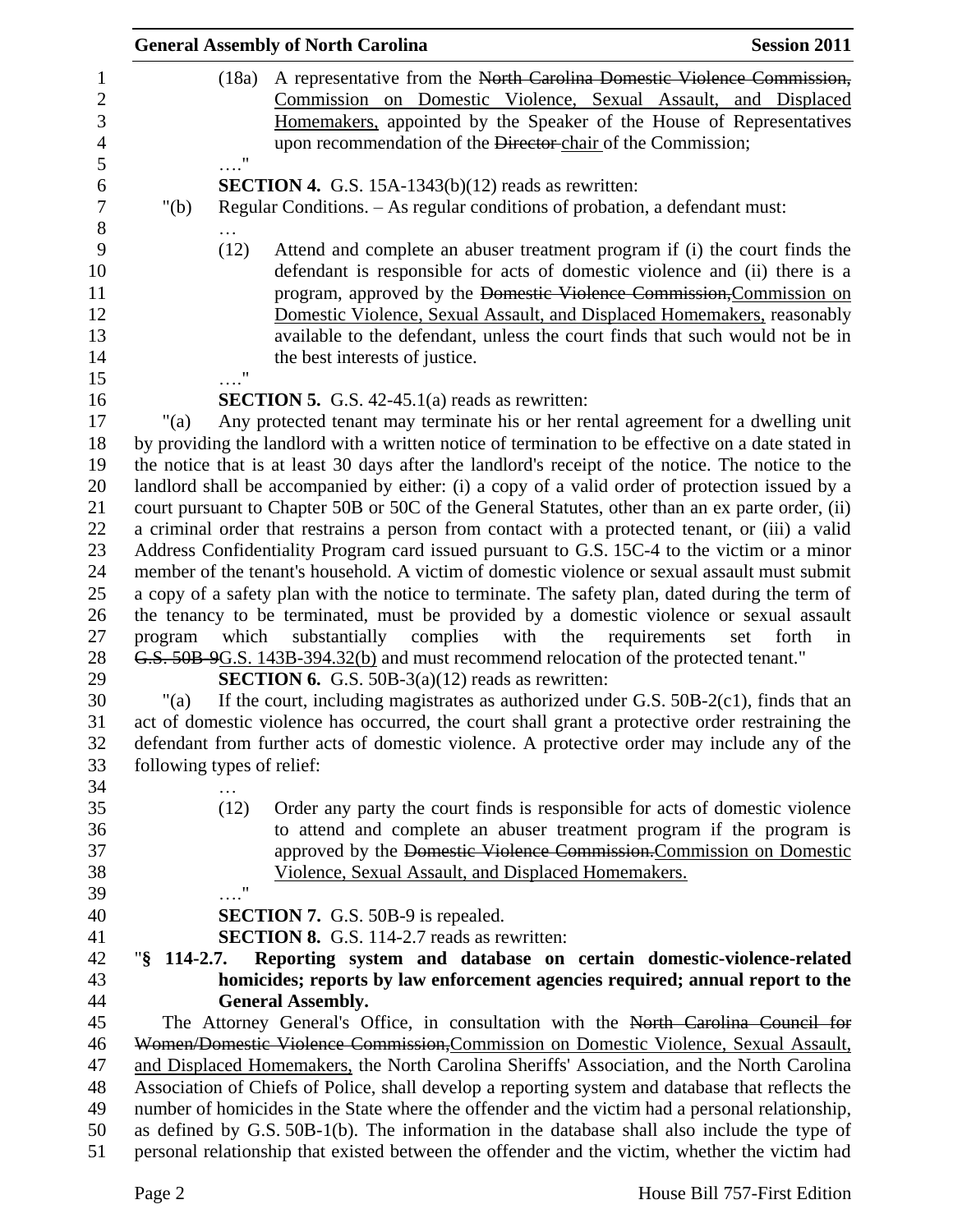### **General Assembly of North Carolina Session 2011**

 obtained an order pursuant to G.S. 50B-3, and whether there was a pending charge for which the offender was on pretrial release pursuant to G.S. 15A-534.1. All State and local law enforcement agencies shall report information to the Attorney General's Office upon making a determination that a homicide meets the reporting system's criteria. The report shall be made in the format adopted by the Attorney General's Office. The Attorney General's Office shall report to the Joint Legislative Committee on Domestic Violence, no later than February 1 of each year, with the data collected for the previous calendar year." **SECTION 9.** G.S. 120-123(31) reads as rewritten: "**§ 120-123. Service by members of the General Assembly on certain boards and commissions.** No member of the General Assembly may serve on any of the following boards or commissions: … (31) The North Carolina Council for Women, as established by G.S. 143B-393. …." **SECTION 10.** G.S. 120-266(a)(1) reads as rewritten: "(a) The Joint Legislative Committee on Domestic Violence shall examine, on a continuing basis, domestic violence issues in North Carolina in order to make ongoing recommendations to the General Assembly on ways to reduce incidences of domestic violence and to provide additional assistance to victims of domestic violence. In this examination, the Committee shall: (1) Study the budget, programs, and policies of the Domestic Violence Commission on Domestic Violence, Sexual Assault, and Displaced Homemakers to determine ways in which the General Assembly may improve the effectiveness of the Commission; …." **SECTION 11.** G.S. 143B-262(e) reads as rewritten: "(e) The Department, in consultation with the Domestic Violence Commission,Commission on Domestic Violence, Sexual Assault, and Displaced Homemakers, and in accordance with established best practices, shall establish a domestic violence treatment program for offenders sentenced to a term of imprisonment in the custody of the Department and whose official record includes a finding by the court that the offender committed acts of domestic violence. The Department shall ensure that inmates, whose record includes a finding by the court that the offender committed acts of domestic violence, complete a domestic violence treatment program prior to the completion of the period of incarceration, unless other requirements, deemed critical by the Department, prevent program completion. In the event an inmate does not complete the program during the period of incarceration, the Department shall document, in the inmate's official record, specific reasons why that particular inmate did not or was not able to complete the program." **SECTION 12.** Parts 10, 10A, 10C, and 10D of Article 9 of Chapter 143B of the General Statutes are repealed. **SECTION 13.** G.S. 143B-394.4 reads as rewritten: "**§ 143B-394.4. Definitions.** As used in this Part, unless the context otherwise requires: … (2) "Council" means the North Carolina Council for Women.'Commission' means the Commission on Domestic Violence, Sexual Assault, and Displaced Homemakers. …." **SECTION 14.** G.S. 143B-394.10 is repealed.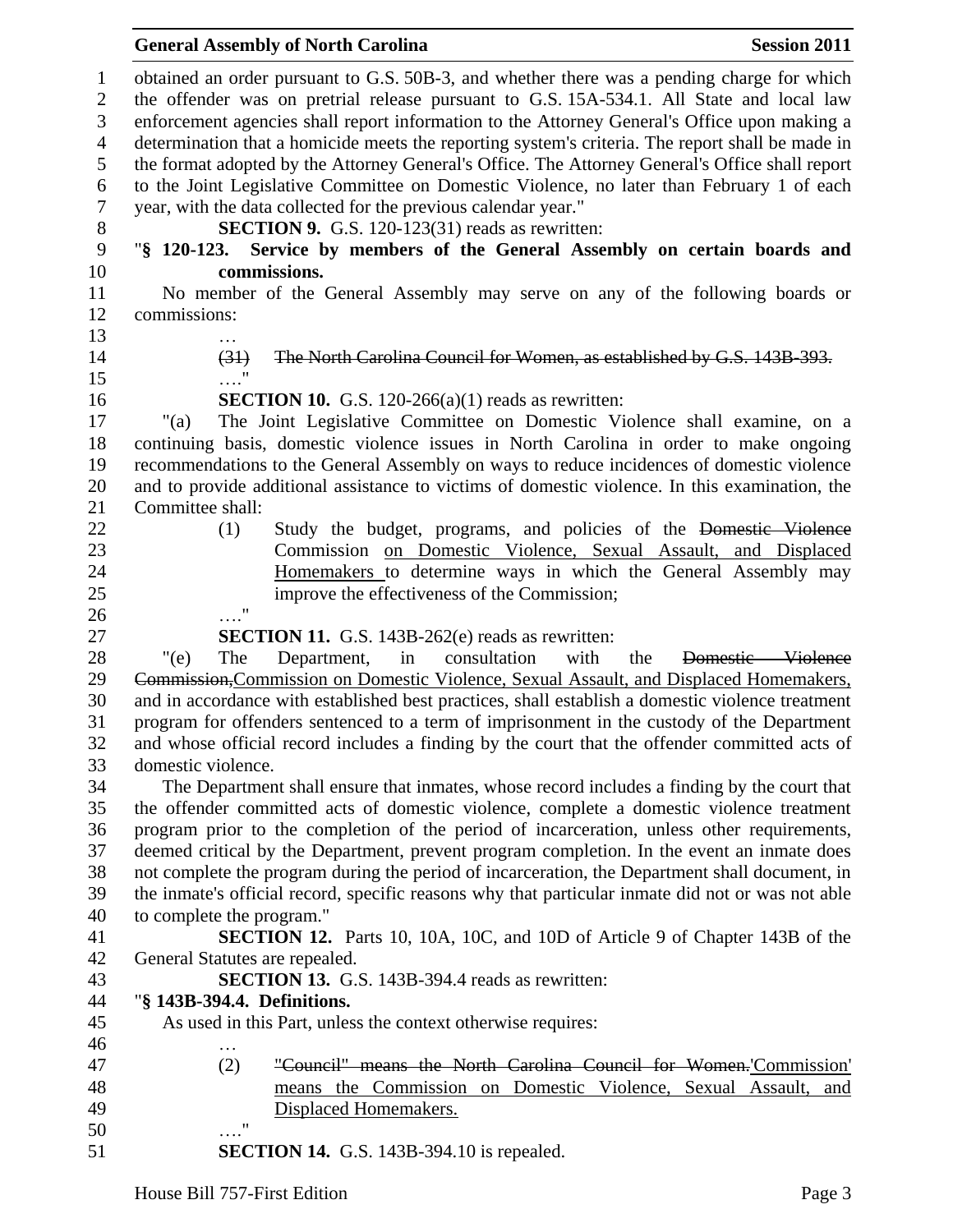|                |                            | <b>General Assembly of North Carolina</b>                                                                                                                                              | <b>Session 2011</b> |
|----------------|----------------------------|----------------------------------------------------------------------------------------------------------------------------------------------------------------------------------------|---------------------|
| $\mathbf 1$    |                            | <b>SECTION 15.</b> Article 9 of Chapter 143B of the General Statutes is amended by                                                                                                     |                     |
| $\overline{2}$ | adding a new Part to read: |                                                                                                                                                                                        |                     |
| 3              |                            | "Part 10E. The Commission on Domestic Violence, Sexual Assault, and Displaced                                                                                                          |                     |
| $\overline{4}$ |                            | Homemakers.                                                                                                                                                                            |                     |
| 5              |                            | "§ 143B-394.30. Commission created; purpose; membership; transaction of business.                                                                                                      |                     |
| 6              | (a)                        | Creation. – There is hereby created the Commission on Domestic Violence, Sexual                                                                                                        |                     |
| 7              |                            | Assault, and Displaced Homemakers (Commission). The Commission shall be located within                                                                                                 |                     |
| 8              |                            | the Department of Administration for organizational, budgetary, and administrative purposes.                                                                                           |                     |
| 9              | (b)                        | <u>Purpose. – The purpose of the Commission is to (i) assess statewide needs related to</u>                                                                                            |                     |
| 10             |                            | domestic violence, sexual assault and rape crisis, and displaced homemakers, (ii) assure that                                                                                          |                     |
| 11             |                            | necessary services, policies, and programs are provided to those in need, (iii) strengthen the                                                                                         |                     |
| 12             |                            | existing domestic violence, sexual assault and rape crisis, and displaced homemaker programs                                                                                           |                     |
| 13             | established and            | funded through the Domestic Violence, Sexual Assault, Displaced                                                                                                                        |                     |
| 14             |                            | Homemakers Fund under G.S. 143B-394.32, and (iv) recommend new programs.                                                                                                               |                     |
| 15             | (c)                        | Membership. – The Commission shall consist of 12 members, who reflect the                                                                                                              |                     |
| 16             |                            | geographic and cultural regions of the State, as follows:                                                                                                                              |                     |
| 17             | (1)                        | Four persons appointed by the Governor, one of whom is a clerk of superior                                                                                                             |                     |
| 18             |                            | court; one of whom is a member of the medical community; one of whom is                                                                                                                |                     |
| 19             |                            | a former victim of domestic violence or sexual assault or a former displaced                                                                                                           |                     |
| 20             |                            | homemaker; and one of whom is a member of the public at large.                                                                                                                         |                     |
| 21             | (2)                        | Four persons appointed by the General Assembly, upon recommendation of                                                                                                                 |                     |
| 22             |                            | the President Pro Tempore of the Senate, one of whom is a member of the                                                                                                                |                     |
| 23             |                            | Senate; one of whom is a district attorney or assistant district attorney; one                                                                                                         |                     |
| 24             |                            | of whom is a member of the business community; one of whom is a                                                                                                                        |                     |
| 25             |                            | representative of the law enforcement community with specialized                                                                                                                       |                     |
| 26             |                            | knowledge of domestic violence and sexual assault issues.                                                                                                                              |                     |
| 27             | (3)                        | Four persons appointed by the General Assembly, upon recommendation of                                                                                                                 |                     |
| 28             |                            | the Speaker of the House of Representatives, one of whom is a member of                                                                                                                |                     |
| 29             |                            | the House of Representatives; one of whom is a county manager; one of                                                                                                                  |                     |
| 30             |                            | whom is a district court judge; and one of whom is a member of the North                                                                                                               |                     |
| 31<br>32       |                            | Carolina Bar Association who has studied domestic violence issues.                                                                                                                     |                     |
| 33             |                            | No officer, board member, or employee of any recipient of funds directly or indirectly from the<br>Domestic Violence, Sexual Assault, and Displaced Homemakers Fund shall serve on the |                     |
| 34             | Commission.                |                                                                                                                                                                                        |                     |
| 35             | (d)                        | Guests of Commission. – The Commission, the chair of the Commission, or the                                                                                                            |                     |
| 36             |                            | executive director may, for whatever purpose deemed appropriate, invite the participation of                                                                                           |                     |
| 37             |                            | any or all of the following to participate in any meeting of the Commission, provided the                                                                                              |                     |
| 38             |                            | participants shall have no vote in matters before the Commission and shall not be considered                                                                                           |                     |
| 39             |                            | members of the Commission for purposes of establishing a quorum or be reimbursed for travel                                                                                            |                     |
| 40             |                            | expenses from the Domestic Violence, Sexual Assault, and Displaced Homemakers Fund:                                                                                                    |                     |
| 41             | <u>(1)</u>                 | The Governor.                                                                                                                                                                          |                     |
| 42             | (2)                        | The Lieutenant Governor.                                                                                                                                                               |                     |
| 43             | (3)                        | The Attorney General.                                                                                                                                                                  |                     |
| 44             | (4)                        | The Secretary of the Department of Administration.                                                                                                                                     |                     |
| 45             | (5)                        | The Secretary of the Department of Crime Control and Public Safety.                                                                                                                    |                     |
| 46             | (6)                        | The Superintendent of Public Instruction.                                                                                                                                              |                     |
| 47             | (7)                        | The Secretary of the Department of Correction.                                                                                                                                         |                     |
| 48             | (8)                        | The Secretary of the Department of Health and Human Services.                                                                                                                          |                     |
| 49             | (9)                        | The Director of the Office of State Personnel.                                                                                                                                         |                     |
| 50             | (10)                       | The Dean of the School of Government at the University of North Carolina                                                                                                               |                     |
| 51             |                            | at Chapel Hill.                                                                                                                                                                        |                     |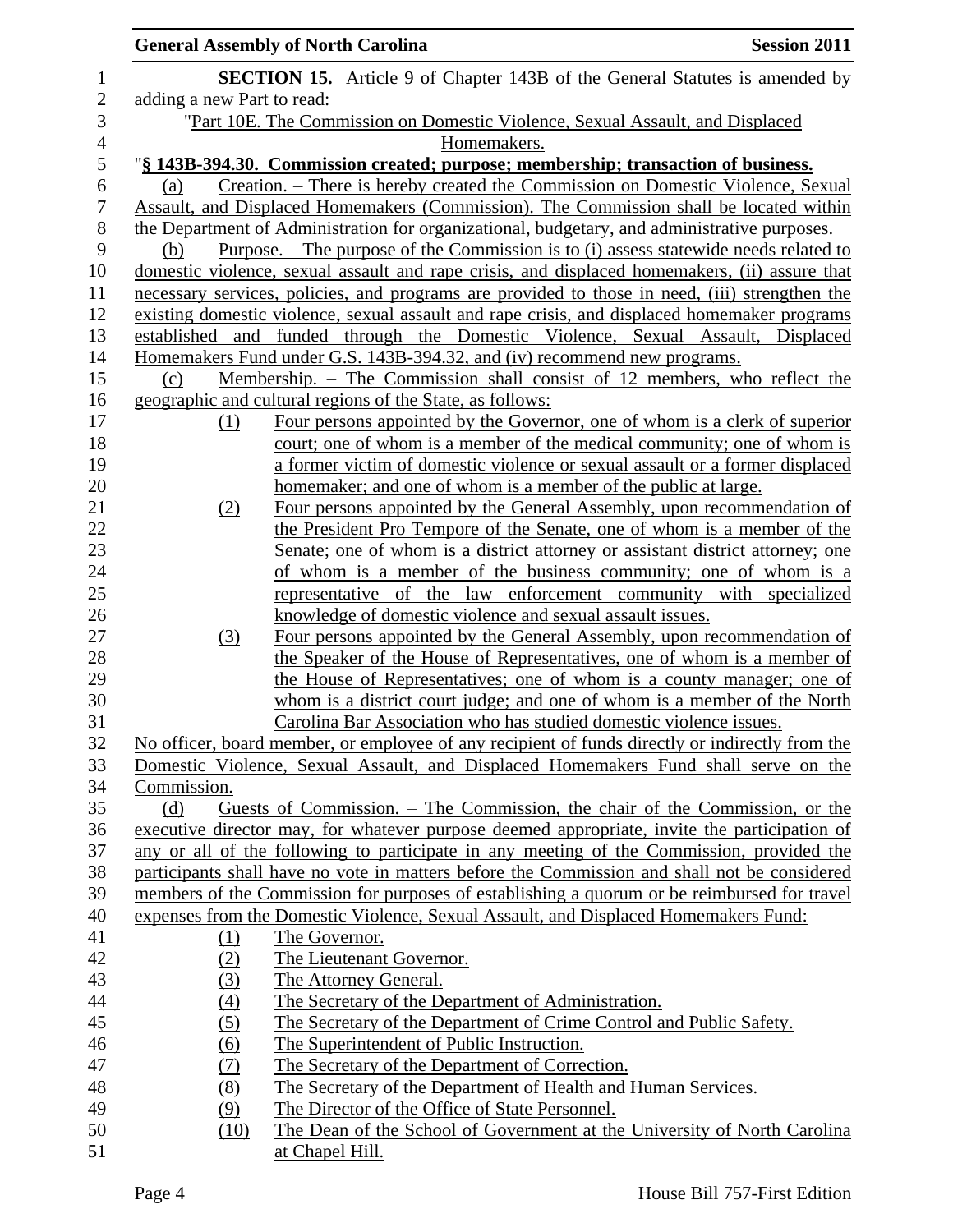|                                  | <b>General Assembly of North Carolina</b>                                                                                                                     | <b>Session 2011</b> |
|----------------------------------|---------------------------------------------------------------------------------------------------------------------------------------------------------------|---------------------|
| (11)                             | The Chairman of the Governor's Crime Commission.                                                                                                              |                     |
| (e)                              | Terms. – Members shall serve for two-year staggered terms, with no prohibition                                                                                |                     |
|                                  | against being reappointed, except initial appointments shall be for terms as follows:                                                                         |                     |
| (1)                              | The Governor shall initially appoint two members for terms of two years and                                                                                   |                     |
|                                  | two members for terms of three years.                                                                                                                         |                     |
| (2)                              | The President Pro Tempore of the Senate shall initially appoint two                                                                                           |                     |
|                                  | members for terms of two years and two members for terms of three years.                                                                                      |                     |
| (3)                              | The Speaker of the House of Representatives shall initially appoint two                                                                                       |                     |
|                                  | members for terms of two years and two members for terms of three years.                                                                                      |                     |
|                                  | Initial terms shall commence on September 1, 2011.                                                                                                            |                     |
| (f)                              | $Chain$ . - The chair shall be appointed biennially by the Governor from among the                                                                            |                     |
|                                  | membership of the Commission. The initial term shall commence on September 1, 2011.                                                                           |                     |
| (g)                              | Vacancies. $-$ A vacancy on the Commission or as chair of the Commission resulting                                                                            |                     |
|                                  | from the resignation of a member or otherwise shall be filled in the same manner in which the                                                                 |                     |
|                                  | original appointment was made, and the term shall be for the balance of the unexpired term.                                                                   |                     |
| (h)                              | Compensation. – The Commission members shall receive no salary as a result of                                                                                 |                     |
|                                  | serving on the Commission but shall receive per diem, subsistence, and travel expenses in                                                                     |                     |
|                                  | accordance with the provisions of G.S. 120-3.1, 138-5, and 138-6, as applicable. When                                                                         |                     |
|                                  | approved by the Commission, members may be reimbursed for subsistence and travel expenses                                                                     |                     |
|                                  | in excess of the statutory amount.                                                                                                                            |                     |
| (i)                              | Removal. – Members may be removed in accordance with G.S. 143B-13 as if that                                                                                  |                     |
| section applied to this Article. |                                                                                                                                                               |                     |
| (i)                              | Meetings. – The chair shall convene the Commission. Meetings shall be held as                                                                                 |                     |
|                                  | often as necessary, but not less than four times a year.                                                                                                      |                     |
| (k)                              | Quorum. - A majority of the members of the Commission shall constitute a quorum                                                                               |                     |
|                                  | for the transaction of business. The affirmative vote of a majority of the members present at                                                                 |                     |
|                                  | meetings of the Commission shall be necessary for action to be taken by the Commission.                                                                       |                     |
| $\left( \frac{1}{2} \right)$     | Office Space. – The Department of Administration shall provide office space in                                                                                |                     |
|                                  | Raleigh for use as offices by the Commission, and the Department of Administration shall                                                                      |                     |
|                                  | receive no reimbursement from the Commission for the use of the property during the life of                                                                   |                     |
| the Commission.                  |                                                                                                                                                               |                     |
| (m)                              | Staffing. – The Secretary of the Department of Administration shall be responsible                                                                            |                     |
| for staffing the Commission.     |                                                                                                                                                               |                     |
| (n)                              | Open Meetings and Public Records. - Any recipient of a grant or contract through a                                                                            |                     |
|                                  | county board of commissioners from the Domestic Violence, Sexual Assault, and Displaced                                                                       |                     |
|                                  | Homemakers Fund under G.S. 143B-394.32 shall be subject to the Open Meetings laws under                                                                       |                     |
|                                  | Chapter 143 of the General Statutes and the Public Records laws under Chapter 132 of the                                                                      |                     |
|                                  | General Statutes. However, any confidential information that identifies a particular client shall<br>not be made public, except as otherwise provided by law. |                     |
|                                  | "§ 143B-394.31. Powers and duties of the Commission; reports.                                                                                                 |                     |
| (a)                              | <u> Powers and Duties. – The Commission shall have the following powers and duties:</u>                                                                       |                     |
| (1)                              | To adopt any rules necessary to carry out the provisions of this Part.                                                                                        |                     |
| (2)                              | To advise the Governor, the principal State departments, and the State                                                                                        |                     |
|                                  | legislature concerning the education and employment of women in the State                                                                                     |                     |
|                                  | of North Carolina.                                                                                                                                            |                     |
| (3)                              | To advise the Secretary of Administration upon any matter under the                                                                                           |                     |
|                                  | Commission's purview the Secretary may refer to it.                                                                                                           |                     |
| $\underline{(4)}$                | To develop and implement a standardized screening, diagnosis, and intake                                                                                      |                     |
|                                  | assessment process and a standardized online data-based reporting system to                                                                                   |                     |
|                                  | provide for an annual statewide assessment of patterns, trends, variances,                                                                                    |                     |
|                                  | deficiencies, needs, and best practices as related to provision of services for                                                                               |                     |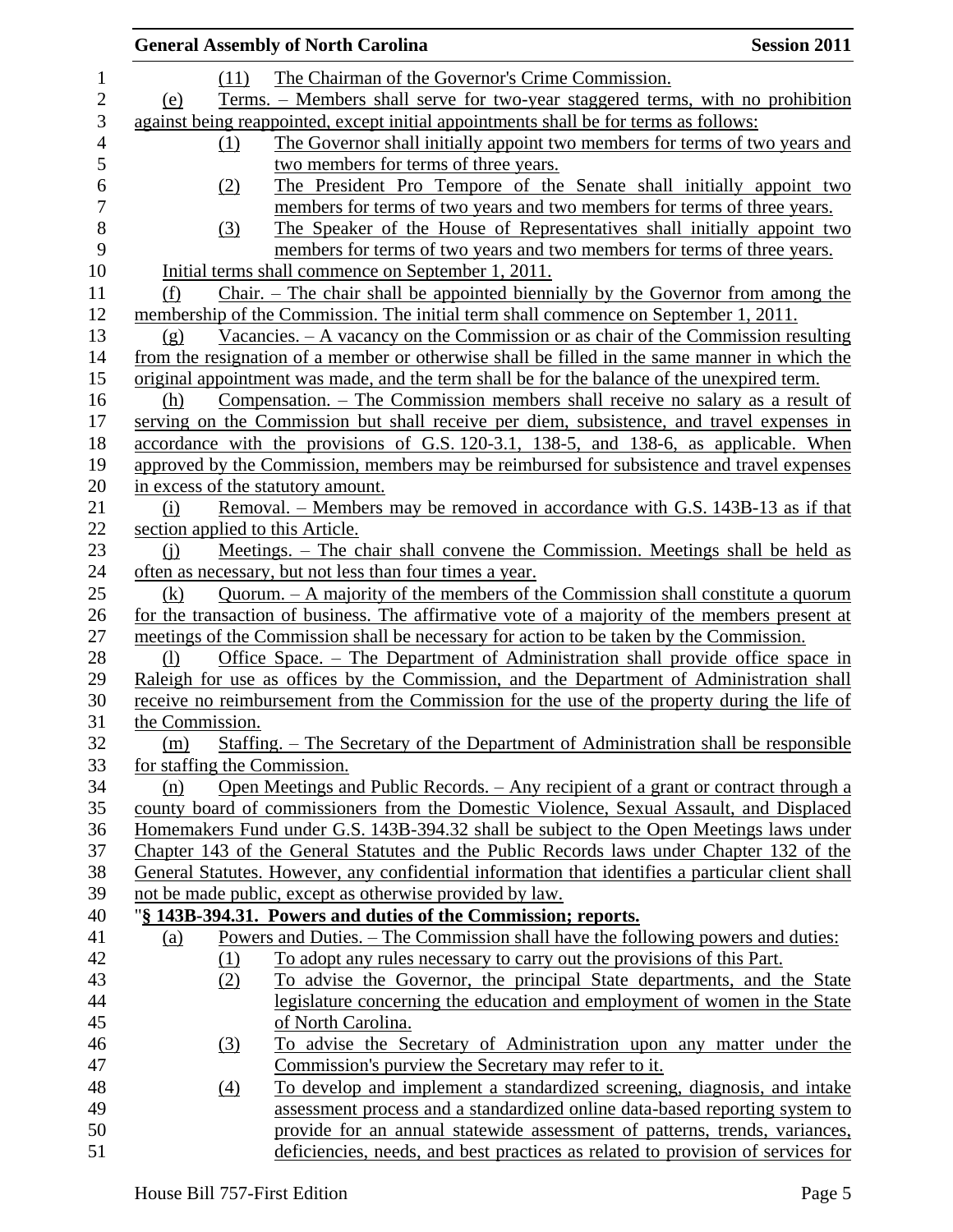|                  | <b>General Assembly of North Carolina</b> |                   |                                                                               | <b>Session 2011</b> |
|------------------|-------------------------------------------|-------------------|-------------------------------------------------------------------------------|---------------------|
| 1                |                                           |                   | victims of domestic violence or sexual assault and for displaced              |                     |
| $\overline{c}$   |                                           |                   | homemakers.                                                                   |                     |
| 3                | (5)                                       |                   | Domestic violence. - As related to domestic violence, the Commission shall    |                     |
| 4                |                                           |                   | have the following additional powers and duties:                              |                     |
| 5                |                                           | a.                | To promote adequate funding to promote victim safety and                      |                     |
| 6                |                                           |                   | accountability of perpetrators.                                               |                     |
| $\boldsymbol{7}$ |                                           | <u>b.</u>         | To develop and recommend domestic violence training initiatives for           |                     |
| 8                |                                           |                   | law enforcement and judicial personnel and for all persons who                |                     |
| 9                |                                           |                   | provide treatment and services to domestic violence victims.                  |                     |
| 10               |                                           | $\underline{c}$ . | To develop training initiatives for and make recommendations and              |                     |
| 11               |                                           |                   | provide information and advice to State agencies in the areas of child        |                     |
| 12               |                                           |                   | protection, education, employer/employee relations, criminal justice,         |                     |
| 13               |                                           |                   | and subsidized housing.                                                       |                     |
| 14               |                                           | <u>d.</u>         | To provide information and advice to any private entities that request        |                     |
| 15               |                                           |                   | assistance in providing services and support to domestic violence             |                     |
| 16               |                                           |                   | victims.                                                                      |                     |
| 17               |                                           | <u>e.</u>         | To design, coordinate, and oversee a statewide public awareness               |                     |
| 18               |                                           |                   | campaign.                                                                     |                     |
| 19               |                                           | <u>f.</u>         | <u>To design and coordinate improved data collection efforts for</u>          |                     |
| 20               |                                           |                   | domestic violence crimes and acts in the State.                               |                     |
| 21               |                                           | $g_{\cdot}$       | To research, develop, and recommend proposals of how best to meet             |                     |
| 22               |                                           |                   | the needs of domestic violence victims and to prevent domestic                |                     |
| 23               |                                           |                   | violence in the State.                                                        |                     |
| 24               |                                           | <u>h.</u>         | To adopt rules in accordance with Article 2A of Chapter 150B of the           |                     |
| 25               |                                           |                   | General Statutes for the approval of abuser treatment programs as             |                     |
| 26               |                                           |                   | provided in G.S. 50B-3(a)(12). The Commission shall adopt rules to            |                     |
| 27               |                                           |                   | establish a consistent level of performance from providers of abuser          |                     |
| 28               |                                           |                   | treatment programs and to ensure that approved programs enhance               |                     |
| 29               |                                           |                   | the safety of victims and hold those who perpetrate acts of domestic          |                     |
| 30               |                                           |                   | violence responsible.                                                         |                     |
| 31               | <u>(6)</u>                                |                   | Sexual assault. - As related to sexual assault, the Commission shall have the |                     |
| 32               |                                           |                   | following additional powers and duties:                                       |                     |
| 33               |                                           | a.                | To facilitate and coordinate all programs and services which deal             |                     |
| 34               |                                           |                   | with victims of sexual assault.                                               |                     |
| 35               |                                           | <u>b.</u>         | To research the needs of the State and already existing programs for          |                     |
| 36               |                                           |                   | sexual assault services.                                                      |                     |
| 37               |                                           | $\underline{c}$ . | To create a liaison between public services and private services with         |                     |
| 38               |                                           |                   | which victims of sexual assault normally come in contact.                     |                     |
| 39               |                                           | <u>d.</u>         | To be an information clearinghouse on all aspects of sexual assault           |                     |
| 40               |                                           |                   | services.                                                                     |                     |
| 41               |                                           | <u>e.</u>         | To develop model programs and training techniques to be used to               |                     |
| 42               |                                           |                   | train medical, legal, and psychological personnel (both in the public         |                     |
| 43               |                                           |                   | and private sectors) who deal with the victims of sexual assault, and         |                     |
| 44               |                                           |                   | to aid in implementing these programs to suit the needs of specific           |                     |
| 45               |                                           |                   | communities.                                                                  |                     |
| 46               |                                           | <u>f.</u>         | To be available to aid and advise sexual assault services on                  |                     |
| 47               |                                           |                   | operational and functional problems.                                          |                     |
| 48               |                                           | g.                | To develop and coordinate a public education program for the State            |                     |
| 49               |                                           |                   | on the phenomenon of sexual assault.                                          |                     |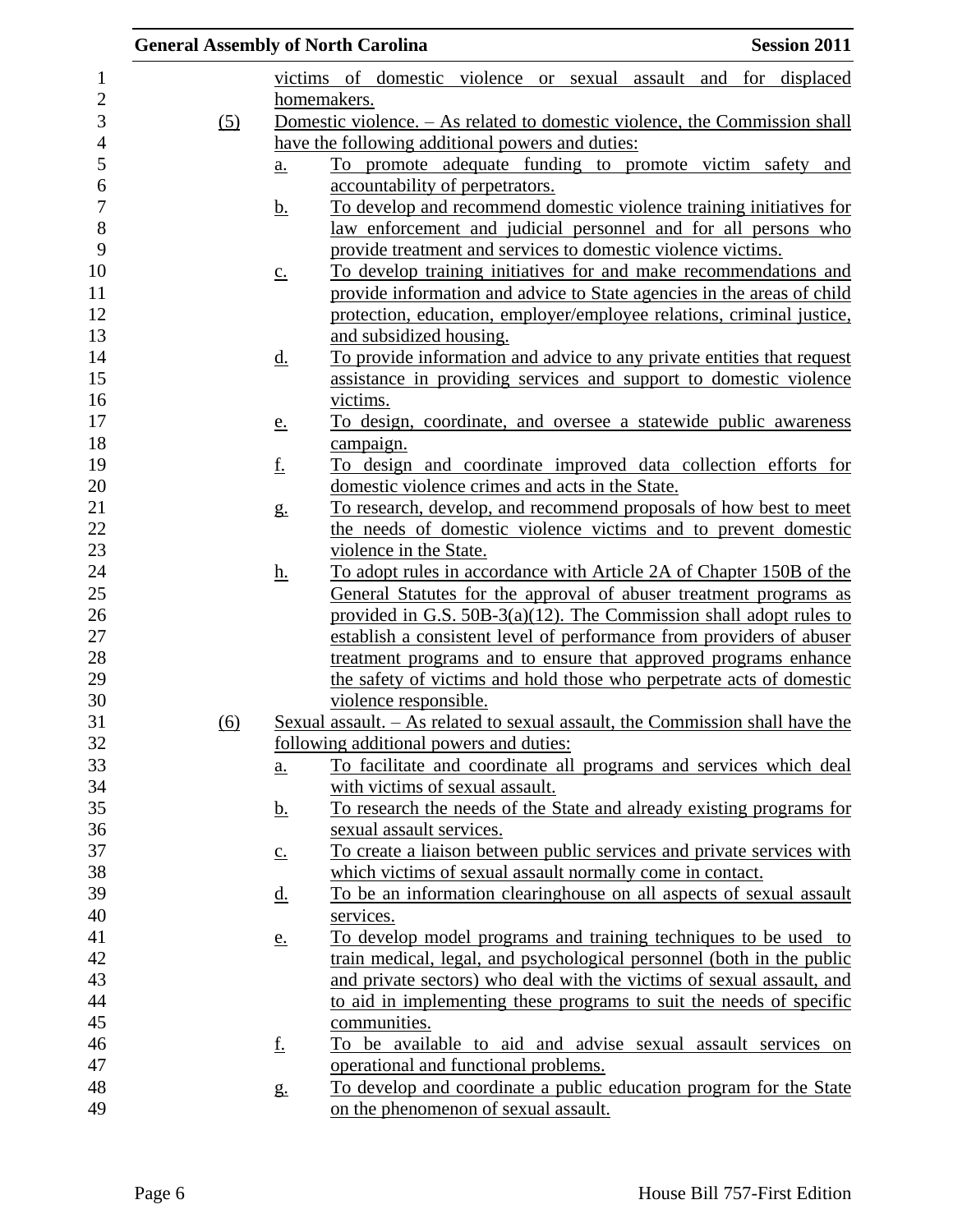|                                   |     |                                                 | <b>General Assembly of North Carolina</b>                      | <b>Session 2011</b>                                                                                |
|-----------------------------------|-----|-------------------------------------------------|----------------------------------------------------------------|----------------------------------------------------------------------------------------------------|
|                                   | (7) |                                                 |                                                                | Displaced homemakers. - As related to displaced homemakers, the                                    |
|                                   |     |                                                 |                                                                | Commission shall facilitate and coordinate programs for the assistance of                          |
|                                   |     |                                                 | displaced homemakers as set forth in Part 10B of this Article. |                                                                                                    |
| (b)                               |     |                                                 |                                                                | Report. – The Commission shall report its findings and recommendations, including                  |
|                                   |     |                                                 |                                                                | any legislative or administrative proposals, to the General Assembly no later than April 1 each    |
|                                   |     |                                                 |                                                                |                                                                                                    |
| year.                             |     |                                                 |                                                                | "§ 143B-394.32. Domestic Violence, Sexual Assault, and Displaced Homemakers Fund.                  |
| (a)                               |     |                                                 |                                                                | The Domestic Violence, Sexual Assault, and Displaced Homemakers Fund (Fund)                        |
|                                   |     |                                                 |                                                                |                                                                                                    |
|                                   |     |                                                 |                                                                | is established within the State treasury. The Department of Administration, Commission on          |
|                                   |     |                                                 |                                                                | Domestic Violence, Sexual Assault, and Displaced Homemakers, shall oversee the distribution        |
|                                   |     |                                                 |                                                                | of the shares from the Fund to the counties as provided in this section. The Department shall      |
|                                   |     |                                                 |                                                                | allocate funds from the Fund to each county. Upon proper application to the board of county        |
|                                   |     |                                                 |                                                                | commissioners in that county, the board of county commissioners shall use these funds to make      |
|                                   |     |                                                 | quarterly grants to any of the following:                      |                                                                                                    |
|                                   | (1) |                                                 | A center for victims of domestic violence.                     |                                                                                                    |
|                                   | (2) |                                                 | A center for victims of sexual assault or rape crisis.         |                                                                                                    |
|                                   | (3) |                                                 | A center for displaced homemakers.                             |                                                                                                    |
|                                   | (4) |                                                 |                                                                | A center providing any combination of services as described in subdivisions                        |
|                                   |     |                                                 | $(1)$ through $(3)$ of this subsection.                        |                                                                                                    |
|                                   |     |                                                 |                                                                | A recipient of grant funds from a local county board of commissioners may subcontract with         |
|                                   |     |                                                 |                                                                | the North Carolina Coalition Against Domestic Violence, Inc., the North Carolina Coalition         |
|                                   |     |                                                 |                                                                | Against Sexual Assault, Inc., or any other State agency, including the North Carolina              |
|                                   |     |                                                 |                                                                | Community College System or The University of North Carolina system to provide research,           |
|                                   |     |                                                 |                                                                | training, and evaluation of services to grant recipients. Notwithstanding any other provision of   |
|                                   |     |                                                 |                                                                | <u>law, no contractor receiving a grant from the Fund or contract pursuant to the Fund may use</u> |
|                                   |     |                                                 |                                                                | any funds to pay directly or indirectly for lobbying services directed at any executive            |
| department or legislative entity. |     |                                                 |                                                                |                                                                                                    |
| (b)                               |     |                                                 |                                                                | To be eligible to receive funds under this section, an applicant shall meet the                    |
| following requirements:           |     |                                                 |                                                                |                                                                                                    |
|                                   | (1) |                                                 | It shall offer, at a minimum, the following services:          |                                                                                                    |
|                                   |     | $\underline{a}$ .                               |                                                                | A crisis hotline operated 24 hours a day, seven days a week, 365                                   |
|                                   |     |                                                 | days each year.                                                |                                                                                                    |
|                                   |     | <u>b.</u>                                       | Transportation services.                                       |                                                                                                    |
|                                   |     | $\underline{c}$ .                               |                                                                | <u>Counseling services to (i) assist in the prevention and mitigation of</u>                       |
|                                   |     |                                                 |                                                                | domestic violence or sexual assault and (ii) facilitate employment,                                |
|                                   |     |                                                 |                                                                | education, and permanent housing for victims of domestic violence                                  |
|                                   |     |                                                 | or sexual assault.                                             |                                                                                                    |
|                                   |     | <u>d.</u>                                       | Community awareness and education programs.                    |                                                                                                    |
|                                   |     |                                                 | A shelter to provide temporary 'safe house' services.          |                                                                                                    |
|                                   |     | $\frac{e}{f}$<br>$\frac{f}{g}$<br>$\frac{g}{h}$ | Daytime services.                                              |                                                                                                    |
|                                   |     |                                                 | Call forwarding during the night.                              |                                                                                                    |
|                                   |     |                                                 |                                                                | Emergency room services or temporary medical assistance for                                        |
|                                   |     |                                                 |                                                                | victims of domestic violence or sexual assault, including counseling                               |
|                                   |     |                                                 | and trauma support for victims.                                |                                                                                                    |
|                                   |     | <u>i.</u>                                       | Services<br>for<br>displaced                                   | homemakers<br>accordance<br>in<br>with                                                             |
|                                   |     |                                                 | G.S. 143B-394.8.                                               |                                                                                                    |
|                                   |     | Ŀ                                               | Court advocacy services.                                       |                                                                                                    |
|                                   |     | k.                                              |                                                                | Any other criteria established by the Department of Administration.                                |
|                                   | (2) |                                                 |                                                                | It shall be a county board of commissioners. The county board of                                   |
|                                   |     |                                                 |                                                                | commissioners may contract with one or more nonprofits or with other local                         |
|                                   |     |                                                 |                                                                |                                                                                                    |
|                                   |     |                                                 |                                                                | government entities or may choose to deliver the services by a department of                       |